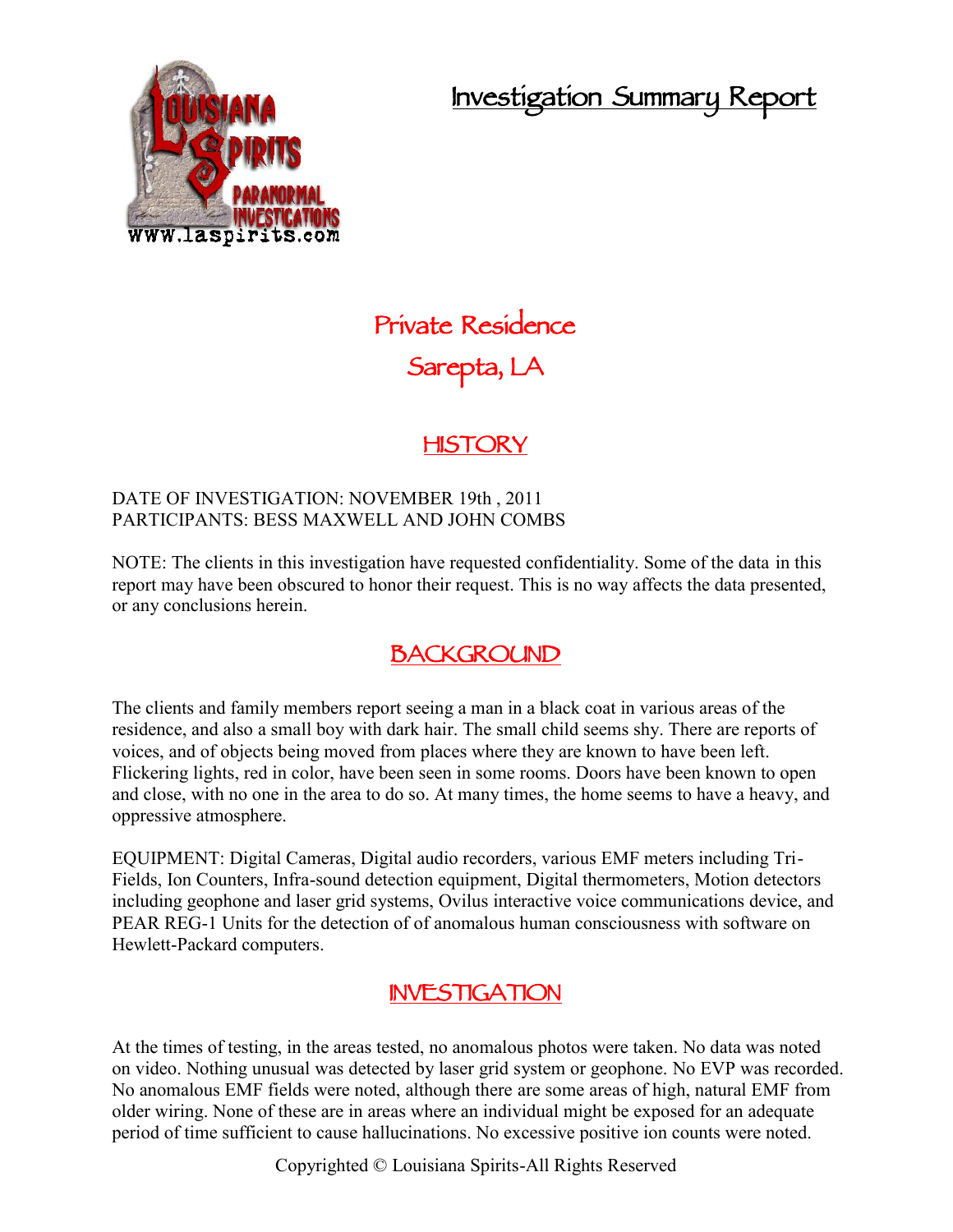No infrasound, nor standing waves of such, were detected at times of testing, in the areas tested. No anomalous hot or cold spots were detected. No anomalous motion was noted.

#### **PART TWO**

### **Consciousness Detection**

This type of testing is passive in nature and designed to detect, through the quantum tunneling method, the probability that a human type consciousness may be present affecting the REG-1 units, when all incarnate consciousness has been removed from the areas of testing.. The minimum reporting standard for this type testing is  $p < .05$ , with p (probability) representing the chance that the event could be the result of chance alone in the probability distribution. Thus, the probability of an anomaly is 95% per test, or greater, to be considered statistically significant. We then compute the probability that all tests are false, that is, that none of the tests indicate an anomaly. A total of 38 tests were run in all areas. At the minimum reporting standard of .05, we would expect to receive a total of 1.9 tests due to chance alone affecting the probability distribution, resulting in 1.9 false positives for the human consciousness being the cause. (38 x .05 = 1.9) The actual mean score for the 17 positive tests was  $p$  < .028243. The correction for the number of expected false positives would be  $17 \times 0.028243 = 1.07$  false positives, which we would round down to 1. As noted, we received 17 positives, much greater then the mathematically expected 1 if only chance were involved. After the room designation, the number included is the test number conducted in that particular room. The test scores are as follows:

COMPUTER 1 1st test at 6:48 PM 1st positive at 7:07 PM Bedroom Left 2 z= 2.073 p< .019086 Master Bedroom 2 z= 1.731 p< .041726 Master Bedroom 4 z= 2.237 p< .012643

COMPUTER 2 1st test at 7:14 PM 1st positive at 7:14 PM Bedroom in Back 1 z= 1.747 p< .040319 Bedroom in Back 2 z= 1.705 p< .044097 Bedroom in Back 4 z= 1.922 p< .027303 Hall  $1 \text{ z} = 2.252 \text{ p} < .012161$ Hall  $2 \text{ z} = 1.831 \text{ p} < .033550$ Hall  $3 \text{ z} = 1.772 \text{ p} < .038197$ 

COMPUTER 3 1st test at 6:44 PM 1st positive at 7:34 PM Bathroom 4 z= 1.984 p< .023628 Living Room 2  $z = 2.033$  p < .021026

COMPUTER 4 1st test at 6:52 PM 1st positive at 6:52 PM Kitchen 1 z=  $1.976$  p < .024077 Kitchen 3 z= 2.091 p < .018264 Laundry Room  $3 z= 1.844$  p < .032592 Laundry Room  $5 \text{ z} = 1.734 \text{ p} < .041459$ Laundry Room 6 z= 1.928 p< .026928 Living Room 3  $z = 1.994$  p< .023076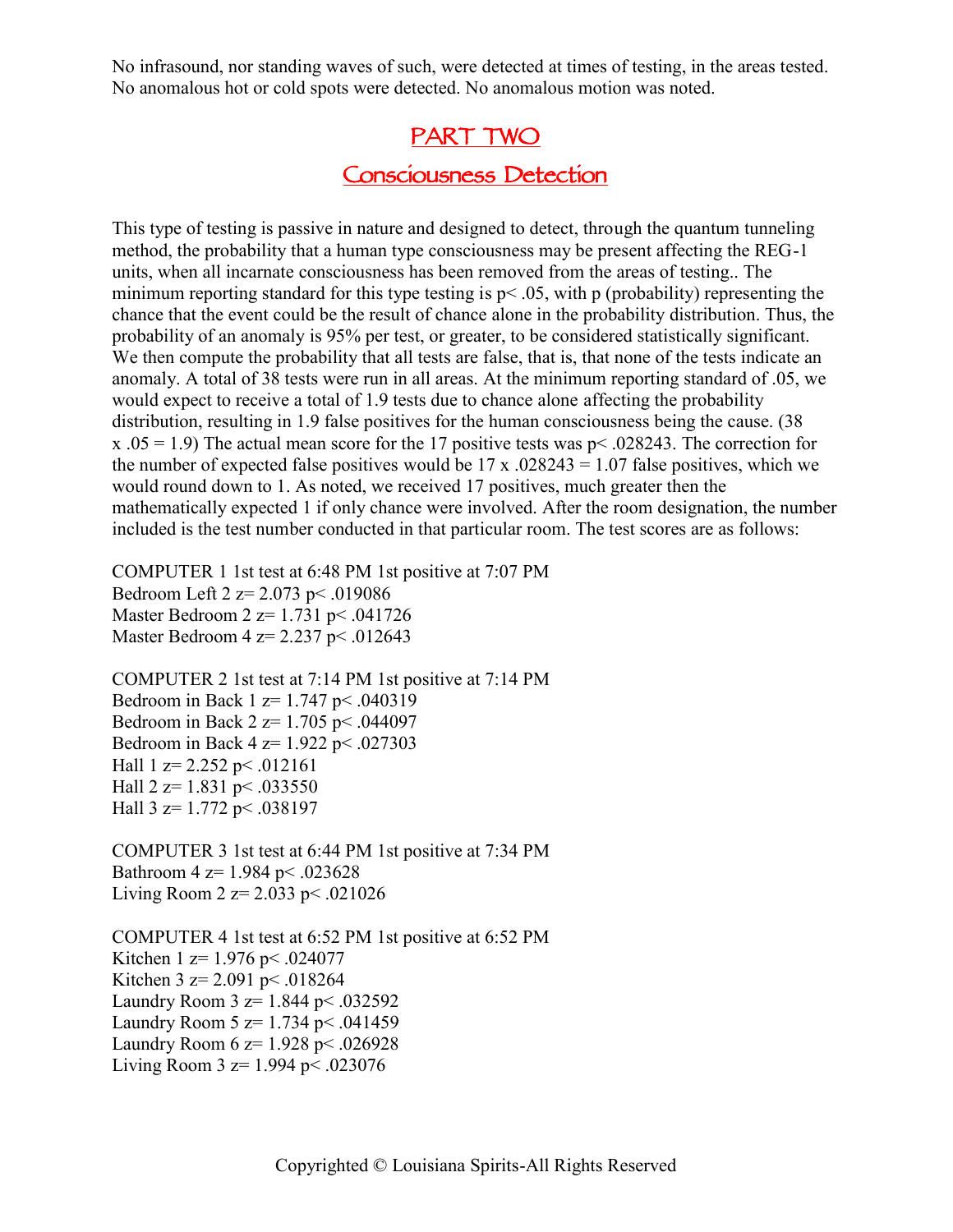The probability that these 17 tests are all false positives, due to chance in the probability distributions, and not indicative of human consciousness interaction when none incarnate was present to do so, through quantum tunneling is:

PROBABILITY .000000000000000000000001397 1.397 x 10 TO THE -27th POWER END OF PART TWO

## **PART THREE The Ovilus**

SUMMARY OF INTRODUCTION - PART THREE - The data presented here on Part Three IS NOT CONSIDERED EVIDENTIAL by the manufacturer of the Ovilus device or the La. Spirits North Team. It is simply included in the interests of completeness of events, and for study/research purposes only.

Kitchen area: All lists presented in the order words were received. Cost Cursed Both Sum Earth Boots Lot **Site** Master Bedroom: James Attitude Manual Passed Sum Washington Tea Adultery Focus Passed Few Shoes Bedroom off Kitchen: Chris Flowers molecule Two Ah Lie Clean Jess Friendly